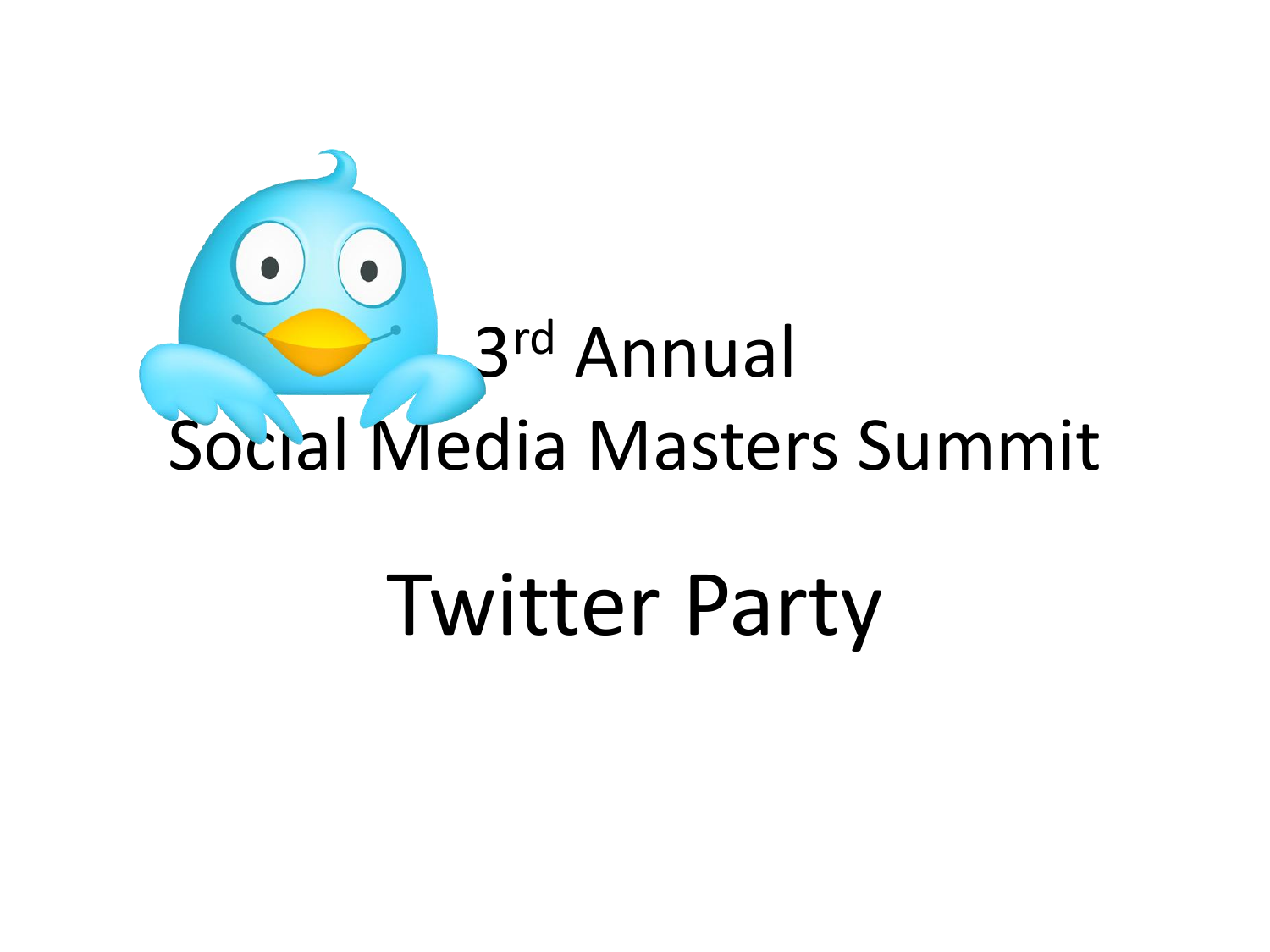## Goals

We created and hosted a blogger brand twitter party in an effort to build our brand as a blogger brand connector and to promote our 3rd Annual Social Media Master's Summit.

#### **Target Audiences**

- Bloggers
- Brand Marketers
- Small Business Marketers
- Agency and independent Social Media Consultants

### **Goals of Campaign**

- Increase awareness and drive traffic to our 3rd Annual Social Media Masters Summit
- Increase awareness and drive registrations to our Influencer (blogger) program
- Provide outlet for brands and bloggers to learn from each other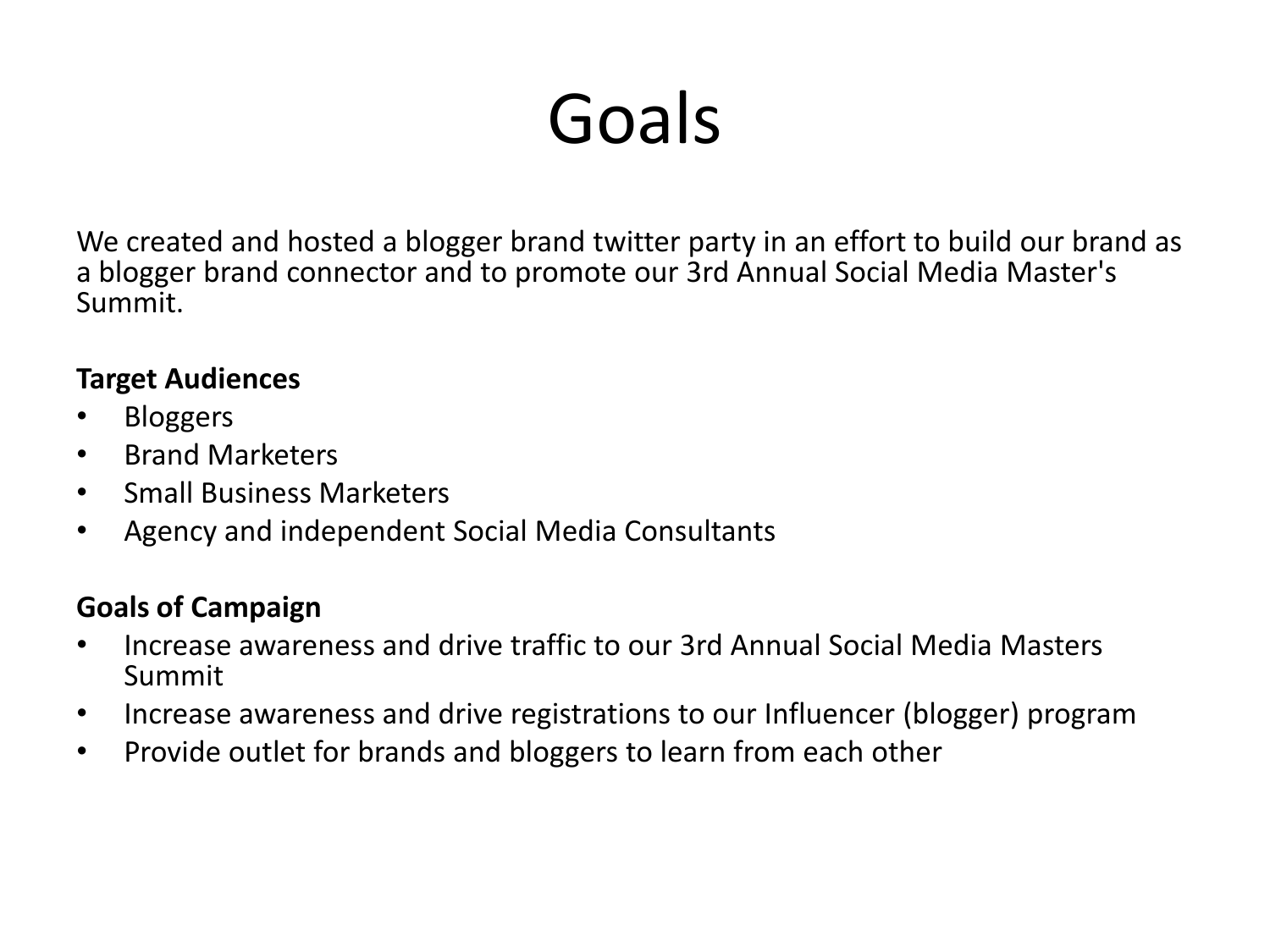### Promotion via Host Blog Posts



ocial Media Masters Summit. Get to know new bloggers and brands

the ones you know

Join us for the first Social Media Masters Blogger Brand Chat on 10/6 from 7-9pm CST

This party is sponsored by the Social Media Masters Summit in Chicago which will be on October 25-26th. Chicago is a hot spot for big national brands interested in working with mom bloggers. And they will be there. These are the kind of brands that are more likely to pay bloggers for their work. Are you interested in spending time with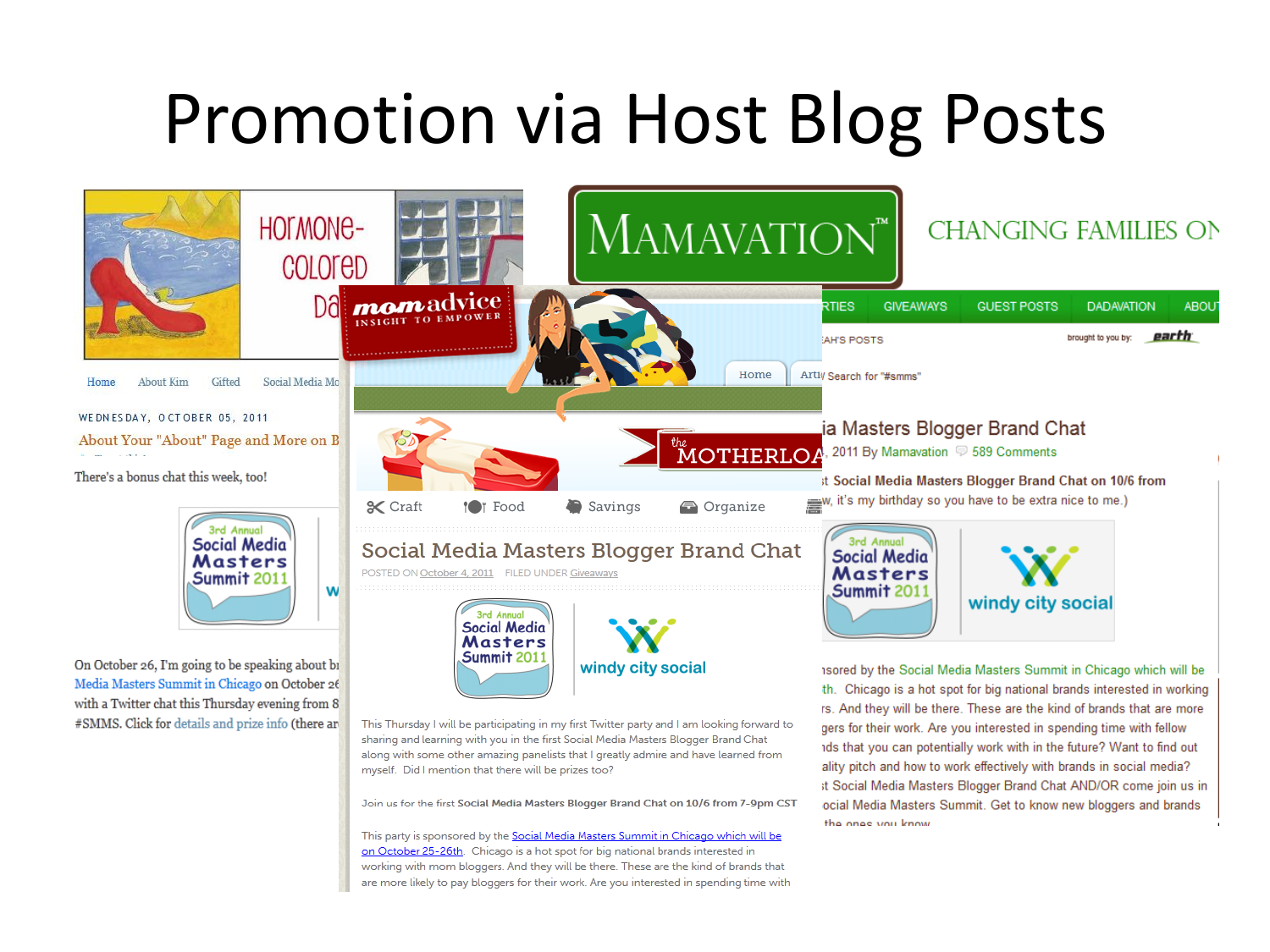### Promotion via email

|                                                                                                                                                                                                                                                                                                                                                                 | Join us!                                                                                                                                                                                                    |  |
|-----------------------------------------------------------------------------------------------------------------------------------------------------------------------------------------------------------------------------------------------------------------------------------------------------------------------------------------------------------------|-------------------------------------------------------------------------------------------------------------------------------------------------------------------------------------------------------------|--|
| ligital megaphone<br>windy city social<br><b>REGISTER TODAY!</b><br>http://smms.eventbee.com                                                                                                                                                                                                                                                                    | Tuesday, October 25th<br><b>Blogger Brand Breakfast</b><br><b>Bonus Sessions</b><br><b>Book Signing</b><br>Wednesday, October 26th<br>9:00 am - 6:00 pm<br><b>SAIC Ballroom</b><br>112 S. Michigan, Chicago |  |
| Dear Hope,                                                                                                                                                                                                                                                                                                                                                      |                                                                                                                                                                                                             |  |
| Hope that all is well! As we start to plan more blogger events, we wanted<br>to reach out about a few exciting projects we are working on.                                                                                                                                                                                                                      |                                                                                                                                                                                                             |  |
| But first, we want to make sure you want to receive our emails!! You are<br>on our list because you've either been to one of our events, we've met<br>you at an event, you signed-up to be one of our influencers or someone<br>recommended you to us.                                                                                                          |                                                                                                                                                                                                             |  |
| If you'd like to opt-out - please just click on the opt-out button at the<br>bottom of the page.                                                                                                                                                                                                                                                                |                                                                                                                                                                                                             |  |
| Ok now that we have that covered; let's get to the exciting stuff!! We<br>have a lot going on in the next few weeks, hope you can join us!                                                                                                                                                                                                                      |                                                                                                                                                                                                             |  |
| TONIGHT!!! Social Media Masters Summit Brands working with<br><b>Bloggers Twitter Party</b>                                                                                                                                                                                                                                                                     |                                                                                                                                                                                                             |  |
| Interested in working with brands or agencies? Join a real conversation<br>blogger brand chat and have the chance to win fabulous prizes like:                                                                                                                                                                                                                  |                                                                                                                                                                                                             |  |
| 1. Round trip ticket on SouthWest Airlines PLUS VIP Ticket to 3rd Annual<br>Social Media Masters Summit (1 winner, \$800 value)<br>2. VIP Ticket to the 3rd Annual Social Media Masters Summit (2 winners)<br>3. \$50 Jockey gift cards (2 winners)<br>3. FuelTank Uno Charger (1 winner, \$49 value)<br>4. Kenmore Model Stand Mixer (1 winner, deets to come) |                                                                                                                                                                                                             |  |
| Reps from Kenmore, Jockey, Weber Shandwick and Digital Megaphone<br>(Windy City Social) will be part of the conversation and blogger panelists<br>include @bookieboo (our host and b-day girl!) @mommyPR @kimmoldofsky<br>and @momadvice                                                                                                                        |                                                                                                                                                                                                             |  |
| Sign-up and get lots of chances to win at: http://www.mamavation.com/<br>2011/09/social-media-masters-blogger-brand-chat.html                                                                                                                                                                                                                                   |                                                                                                                                                                                                             |  |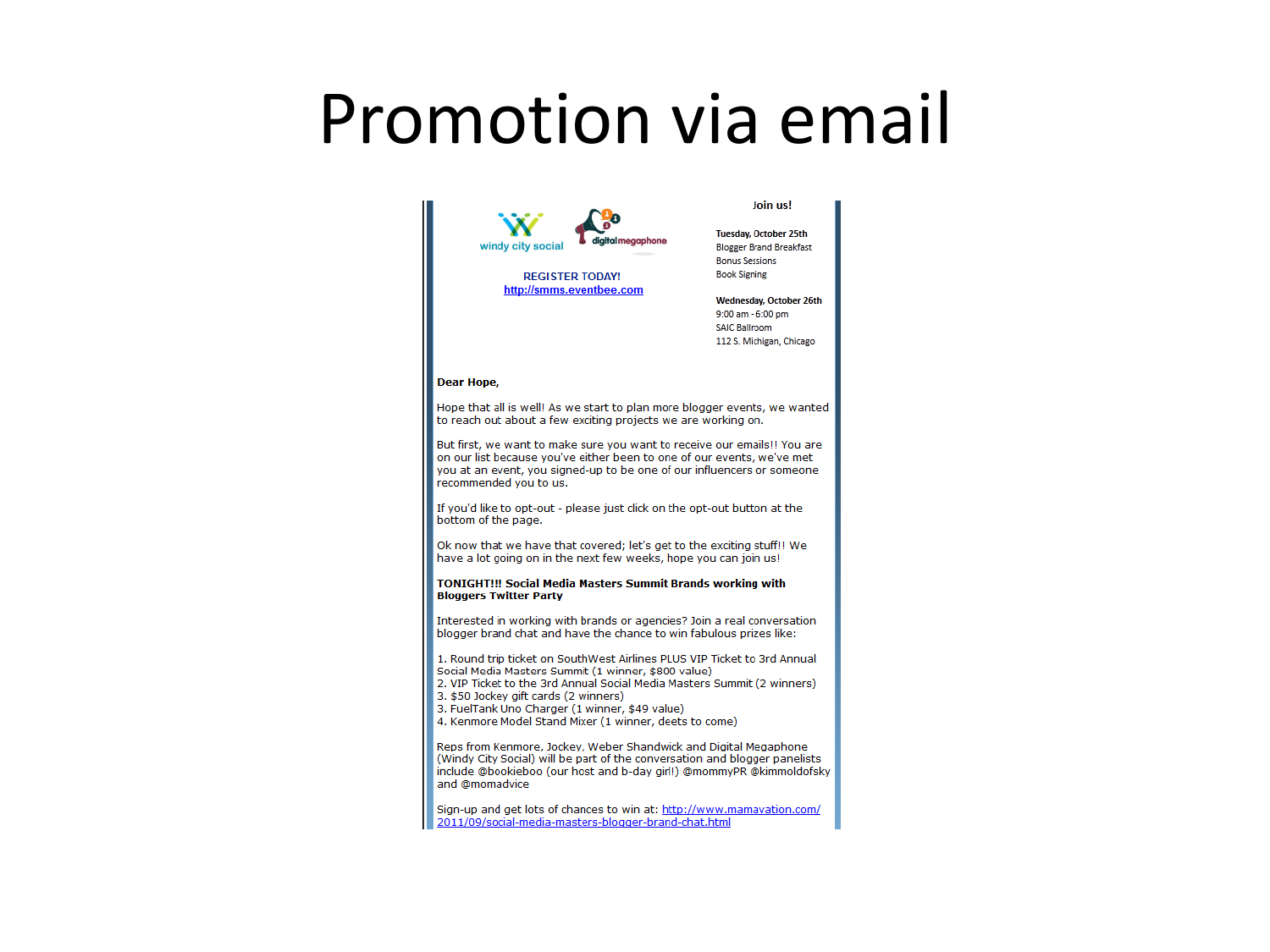### **Promotion via Twitter**

£

Follow



Follow

Follow



@bookieboo NEXT THURS: Wanna Work w/PR? Hosting

> Mary @SweepingMe

**Leah Segedie** 

Blogger Brand Chat w/Social Media Masters Summit, 8-10pm EST, bit.ly/mP1W8O #SMMS



Wanna Work w/PR? @Bookieboo hosting Blogge Brand Chat w/Social Media Masters Summit, 10/ frm 8-10pm EST, bit.ly/mP1W8O  $\#SMMS(2)$ 



 $2$  Oct **Lisa Johnson** @LisaJohnson @bookieboo the twitter chat on branding on Thursday. It'll be interesting to hear your POV. You've done a lot and quickly ...



**Leah Segedie** @bookieboo

@LisaJohnson did u see the panelists on that party? I'm gonna learn from them too ;) #SMMS

1-12 PM . 29 Sep 11 via TweetBeck - Embed this Twee

9:57 PM - 2 Oct 11 via HootSuite · Embed this Tweet

← Reply 17 Retweet ★ Favorite

```
6:35 PM - 6 Oct 11 via TweetGrid.com · Embed this Tweet
```
Brand Chat. Deets here, bit.ly/mP1W8O

← Reply 17 Retweet ★ Favorite



**Michelle Kay** @thedomesticexec

Wanna Work w/PR? @Bookieboo hosting Blogger Brand Chat w/Social Media Masters Summit, 10/6 frm 8-10pm EST, bit.ly/mP1W8O  $\#SMMS$ 

RT @bookieboo: 30 MINUTES till #SMMS Blogger

**Follow** 

Follow

Follow

9:39 PM - 28 Sep 11 via web · Embed this Tweet

← Reply 17 Retweet ★ Favorite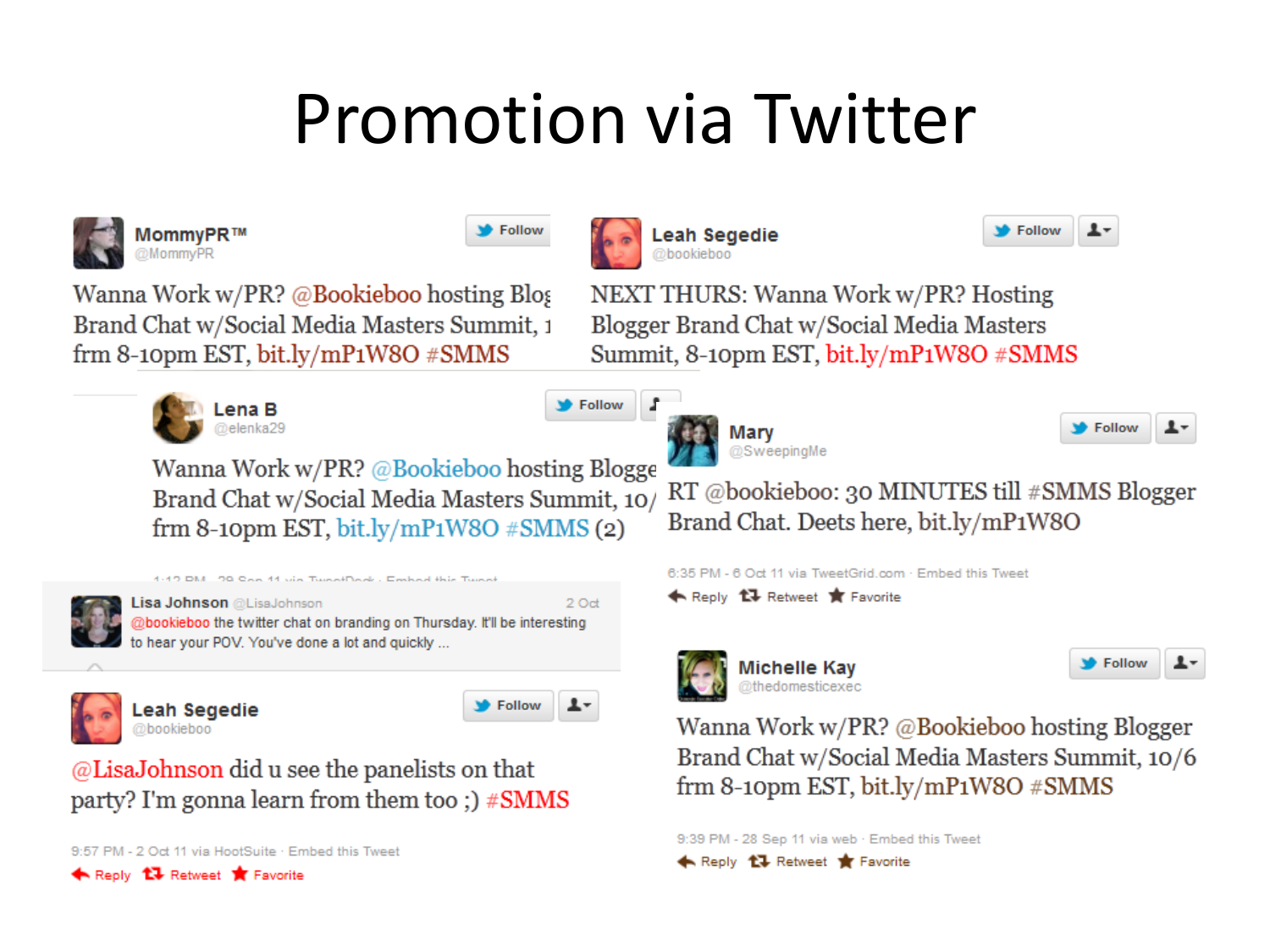## Let's Get the Party Started! Live, Meaningful Conversations...





Follow

 $1 -$ 

This party is sponsored by #SMMS Social Media Masters Summit. U can chat w/ them through @Windycitysocial live tonight! RT PLS



dutchbeingme

1-Follow

RT @bookieboo: Q1: WHAT'S IMPORTANT TO YOU WHEN DECIDING WHAT BRAND YOU WANT TO WORK WITH? #SMMS RT PLS  $\#SMMS$ 







#SMMS I want to pair with brands I feel passionate about.



**Anne-Marie Nichols** amnichols

Follow ᅶ

@notasupermom Passion is so important! It's why we blog, after all. #SMMS



Amanda @beeacutie2 6 Oct the prducts has to be something I will really use it is not about free products #SMMS



**Marcy Massura** @marcymassura

1. Follow

1.

Follow

@beeacutie2 This is a great reason. We love to hear this from our bloggers! #SMMS



**Ryan Belcher** @Jockey Ryan 6 Oct Thear that I can barely keep up! RT @JoeyfromSC: I want to go back & save/read the transcript from here lol. learning alot #SMMS



**JoeyfromSC** @JoeyfromSC

@Jockey Ryan lol.yes it is very fast!! alot to learn here! #SMMS

7:34 PM - 6 Oct 11 via TweetGrid.com · Embed this Tweet

← Reply <sup>17</sup> Retweet ★ Favorite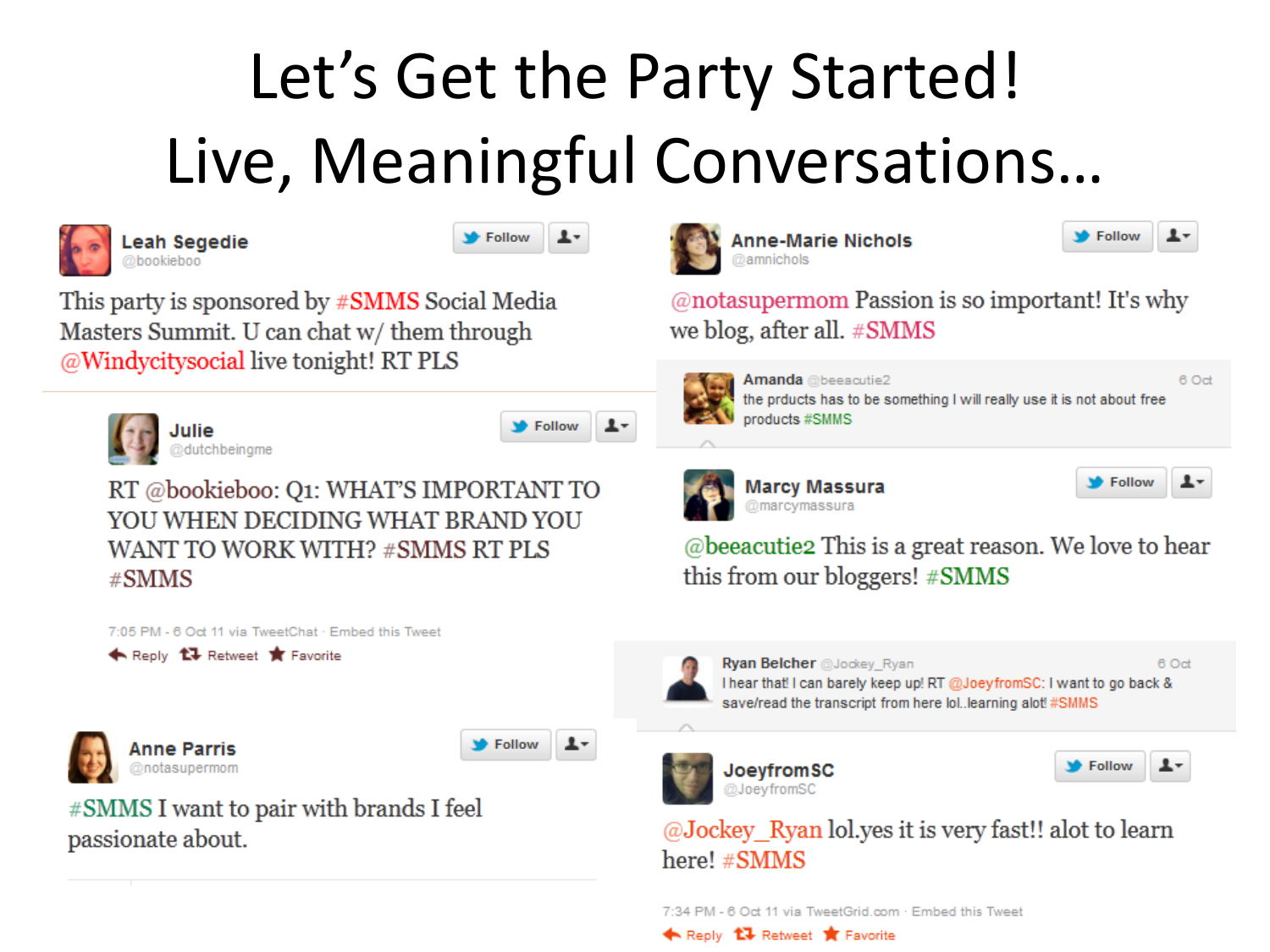## **Calls to Action / Buzz**



Leah Segedie @bookieboo 6 Oct Interested in exciting, interactive brand trips & experiences? Register to be a Digital Megaphone Influencer: bit.ly/p9Oo5W #SMMS





#### @bookieboo yes please! i'm going to register!  $\#SMMS$





Deets 4 r #smms summit: blogger brand breakfast w/@jockey ryan & @calumetphoto,  $\omega$  danielles mith tv video challenge & more \$99 blogger...

Follow

ı٠





@windycitysocial Another? for you: Is the blogger rate for  $\#smms$  for 10/26 only?



**Maureen Fitzgerald** @Wisconsin\_Mommy

**Jean Parks** @geekbabe

← Reply <sup>17</sup> Retweet ★ Favorite

I seriously MUST go to #SMMS

12:19 AM - 3 Oct 11 via web · Embed this Tweet

| Follow |  |
|--------|--|
|--------|--|

Follow

Bloggers - have you bought your ticket to the #SMMS yet? Why not? At \$99, it's a total steal! bit.ly/raeZ1W

1:01 PM - 7 Oct 11 via TweetDeck · Embed this Tweet Reply 17 Retweet Travorite